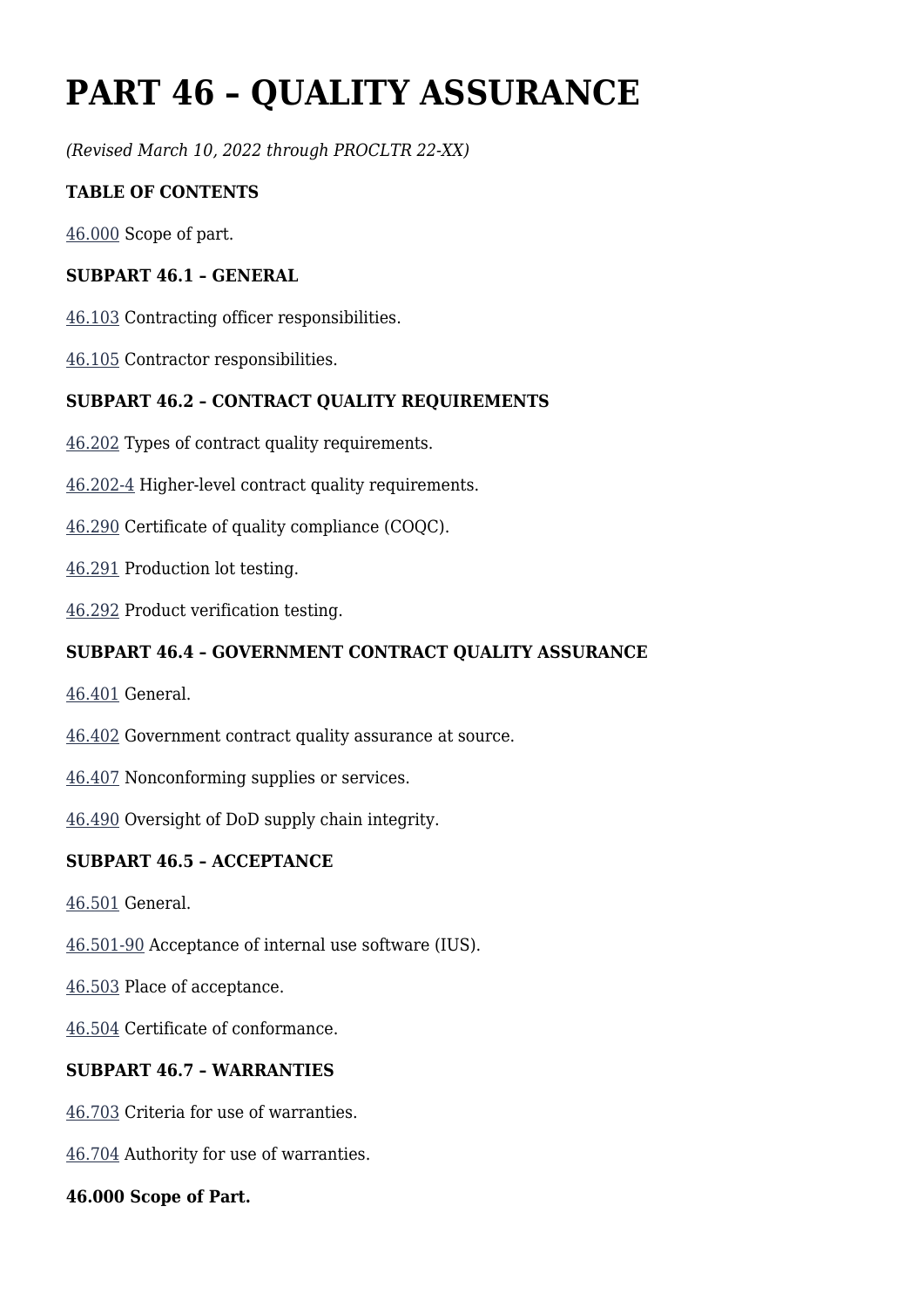The Military Departments provide Depot Level Repairable (DLR) quality requirements. The Military Departments report and track item deficiencies for DLR supplies. Any associated provisions and clauses shall follow the Military Departments procedures for DLR supplies.

## **SUBPART 46.1 – GENERAL**

*(Revised November 9, 2016 through PROCLTR 2017-02)*

## **46.103 Contracting office responsibilities.**

(a) Requirements are provided on the purchase request in EBS.

## **46.105 Contractor responsibilities.**

(b) The contractor is required to maintain calibrated measuring and test equipment used for test and verification of products offered. The product specialist shall insert the TQ STO RT001 Measuring and Test Equipment in the PID.

## **SUBPART 46.2 – CONTRACT QUALITY REQUIREMENTS**

*(Revised June 10, 2020 through PROCLTR 2020-09)*

## **46.202 Types of contract quality requirements.**

## **46.202-4 Higher-level contract quality requirements.**

(a) The product specialist determines when higher-level contract quality requirements are required based on a review of the technical data package, ESA requirement, criticality and complexity of the item, or history of quality deficiencies. The product specialist will enter the higher-level contract quality requirement into the Document Management System, if applicable. The higher-level contract quality requirement will be incorporated into the PID in solicitations and contract awards from the Material Master. The higher-level contract quality requirement will be pre-populated in the fill-in for FAR clause 52.246-11.

## **46.290 Certificate of quality compliance (COQC).**

A COQC is a quality assurance requirement in the form of a Contract Data Requirements List (CDRL) (DD Form 1423-1) deliverable to provide objective quality evidence for materials submitted by the supplier. The DLA Logistics Operations Technical Programs and Quality Assurance Division maintains the CDRL in the Document Management System, and it is referenced in the Material Master. The CDRL is incorporated into the PID in solicitations and contract awards from the Material Master.

## **46.291 Production lot testing.**

(a) The purpose of production lot testing (PLT) is to validate quality conformance of products prior to lot acceptance. The product specialist will review the ESA testing requirements for completeness, accuracy, and applicability; coordinate any changes with the ESA; and enter the testing requirements in the material master. The contracting officer shall include PLT requirements in all solicitations and contracts if indicated in the material master. The product specialist will specify whether the contractor or the Government will conduct the test; and whether the testing site will be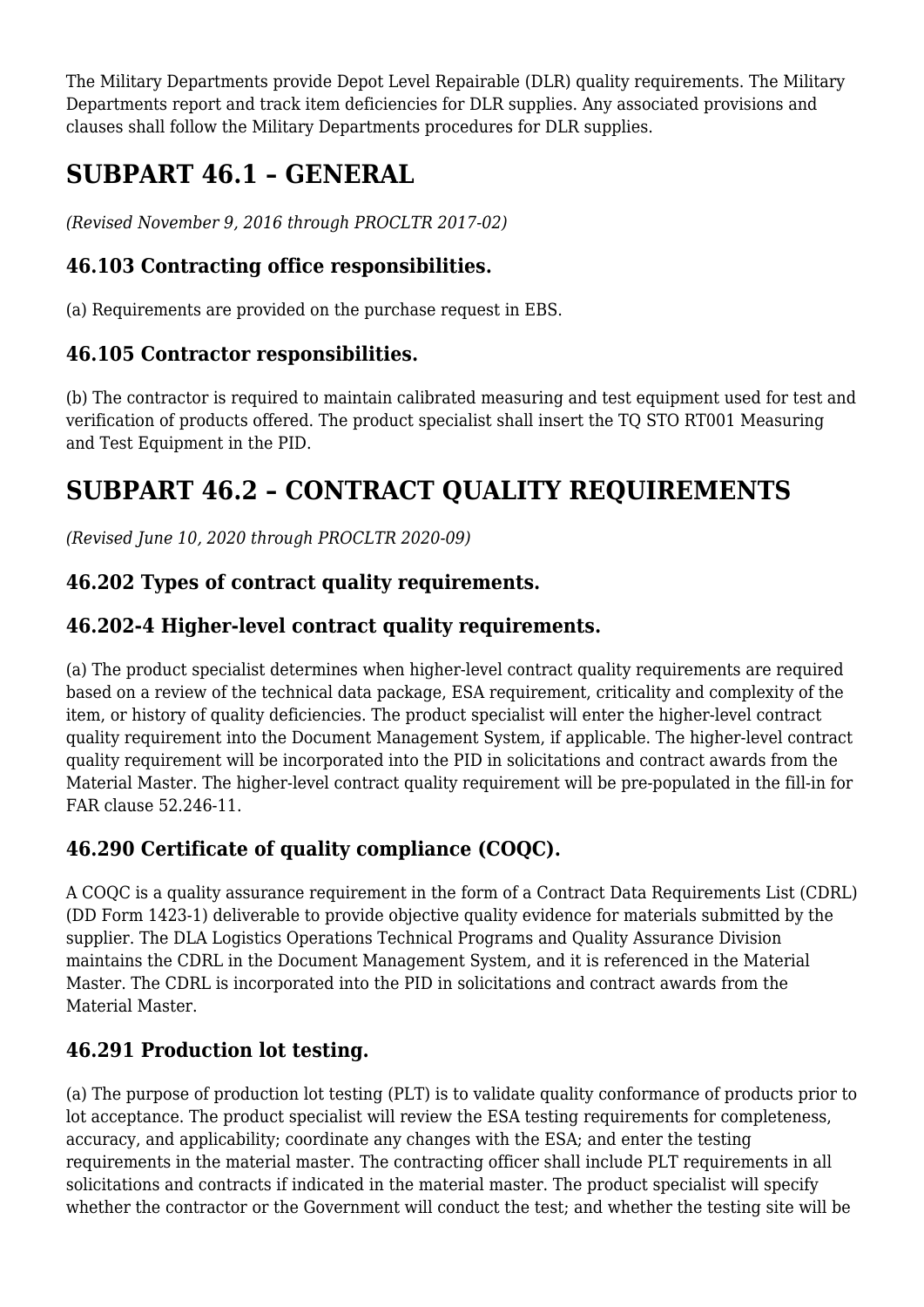a contractor or Government facility. The contracting officer shall ensure the solicitation International Commerce Terminology Terms (Incoterms) match the production line item Incoterms, or the DLA Internet Bid Board System (DIBBS) will not post the solicitation. Prior to award, the contracting officer shall confirm that PLT still applies; and if it does, change the PLT line item Incoterm to "F" in EBS, for inspection at source, acceptance at destination, and FOB destination.

(b) The contracting officer shall include procurement note E03 in solicitations and awards if contractor PLT applies; or include procurement note E04 in solicitations and awards if Government PLT applies. For manual acquisitions, the contracting officer shall complete the fillins with information in the material master. For automated solicitations, the system pre-populates the information. The contracting officer is the final authority for imposing PLT and shall document the contract file upon removal or waiver of the PLT requirement.

(c) The contracting officer shall follow the instructions in paragraphs (c)(1)-(5) to complete the delivery schedule information in E03 and E04:

(1) If FAT applies, complete the" Total Delivery Days for FAT" line with the number of days in the FAT Procurement Note section "Total Delivery Days."

(2) If FAT does not apply, complete the "Completion of Production Units & Submission of PLT Report" line with the number of days negotiated or agreed upon between the contracting officer and the contractor.

(3) Complete the "Government PLT Report Evaluation and Notification to Contractor" line with the number of days in the "Report Evaluation Time" in the material master. If any information is missing, contact the product specialist.

(4) Complete the number of days for "Delivery of Final Production Quantity to Government" from the contractor's response on the solicitation for the supply CLIN of the item subject to PLT.

(5) Complete the "Total Delivery Days" line with the sum of lines (i)-(iv).

(d) PLT conducted by contractor. The contractor is responsible for producing the10 production lot(s) and conducting the test. The contractor shall price the PLT separately using a PLT CLIN to cover the cost of the approved samples that are consumed, destroyed, or otherwise rendered unusable during testing. The contracting officer shall insert the negotiated price for the PLT CLIN at time of award.

\*\*\*\*\*

E03 Production Lot Testing – Contractor MAY 2020)

(1) The purpose of production lot testing (PLT) is to validate quality conformance of products. The contractor shall complete PLT on the production lot(s) after first article approval, if the contract requires first article testing. The contractor shall price the PLT CLIN to cover the cost of the final test report and any approved samples that are consumed, destroyed, or otherwise rendered unusable during testing. The unit of issue for the PLT CLIN, EACH, is equal to one Production Lot Test (1EA=1PLT).

(2) For purposes of facilitating PLT, the engineering support activity and/or testing facility has authority to communicate and discuss clarifications directly with contractors. If the Government and/or the contractor identify changes to contract requirements, the contractor shall contact the post award contracting officer or contract administrator (see the "Issued By" blocks on the contract award or order) for written approval. The contractor shall not act on any revisions or other changes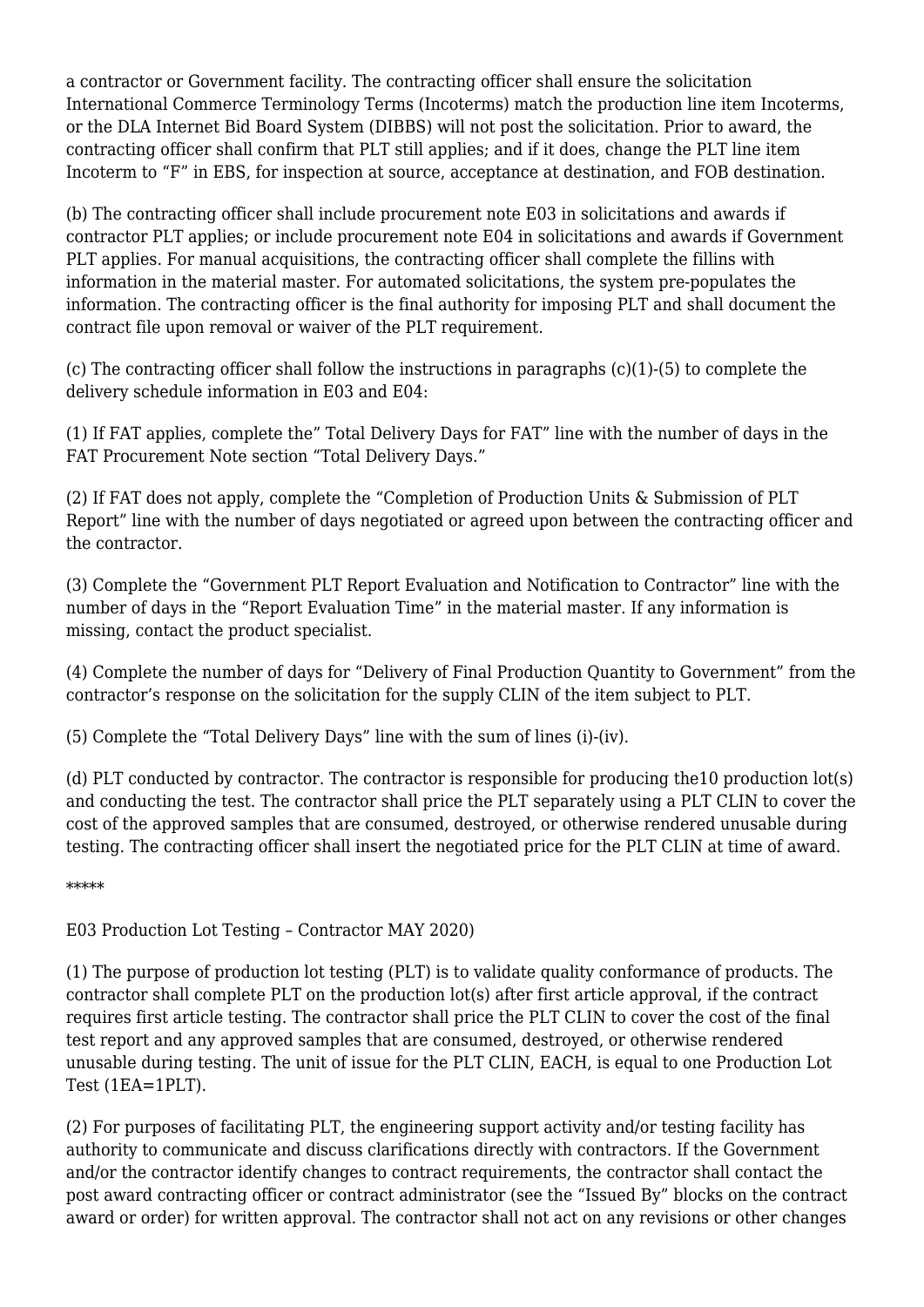until the contracting officer issues a written modification approving the proposed revision(s)/change(s).

(3) The contractor shall provide and maintain an inspection system acceptable to the Government in accordance with FAR Clause 52.246-2 or 52.246-3, and maintain and make available all records evidencing those details if requested by the Government. At least fourteen (14) calendar days (or as otherwise specified in the contract) prior to conducting the production lot test, the contractor shall provide written notice of the time and location of the test to the contracting officer and the cognizant DCMA functional specialist when full administration or quality support administration is delegated to DCMA, so the Government may witness sample selection and the test.

(4) Unless otherwise stated, the contractor shall select [*contracting officer shall insert number of samples identified in material master*] samples at random from the production lot(s) produced. If the quantity stated in the previous sentence equals "ZZ," the contractor shall use the appropriate sample size identified in the technical data package or applicable sample plan provided by the Government. If the contractor cannot determine the sample quantity, the contractor shall obtain written confirmation of the sample size from the contracting officer.

(5) The contractor shall perform all tests on the PLT samples needed to verify/validate the items meet the contract technical/quality requirements.

(6) If a PLT sample fails, the entire production lot from which the contractor took the sample fails. The contractor shall notify the contracting officer and propose corrective action, if appropriate.

(7) The contractor shall prepare and disseminate the PLT report and applicable traceability documentation as follows:

(a) Prepare the test report in accordance with data item description DI-NDTI-80809B, and mark the test report, "Production Lot Test Report, Contract Number [*contractor insert*] and Lot/Item Number [*contractor insert*]."

(b) Present the PLT report to the contracting officer for review.

(c) Include the following documentation with all shipments of PLT Reports:

(i) DD Form 1222 and system of record receiving report (i.e., WAWF or DD Form 250);

(ii) Copy of the contract/order;

(iii) Copy of all applicable test reports, showing actual results and tolerances specified in the technical data package;

(iv) Material and process certifications;

(v) Process operations and inspection method sheets;

(vi) Copies of drawings used to manufacture the PLT sample, with proper marking to restrict public disclosure (if desired) and from Government use other than for evaluation to the extent consistent with the Government's data rights under the contract: and

(vii) Documents required under a contract deliverables requirements list, if applicable.

(d) Submit all required documentation to the Government activity specified in the contract in time to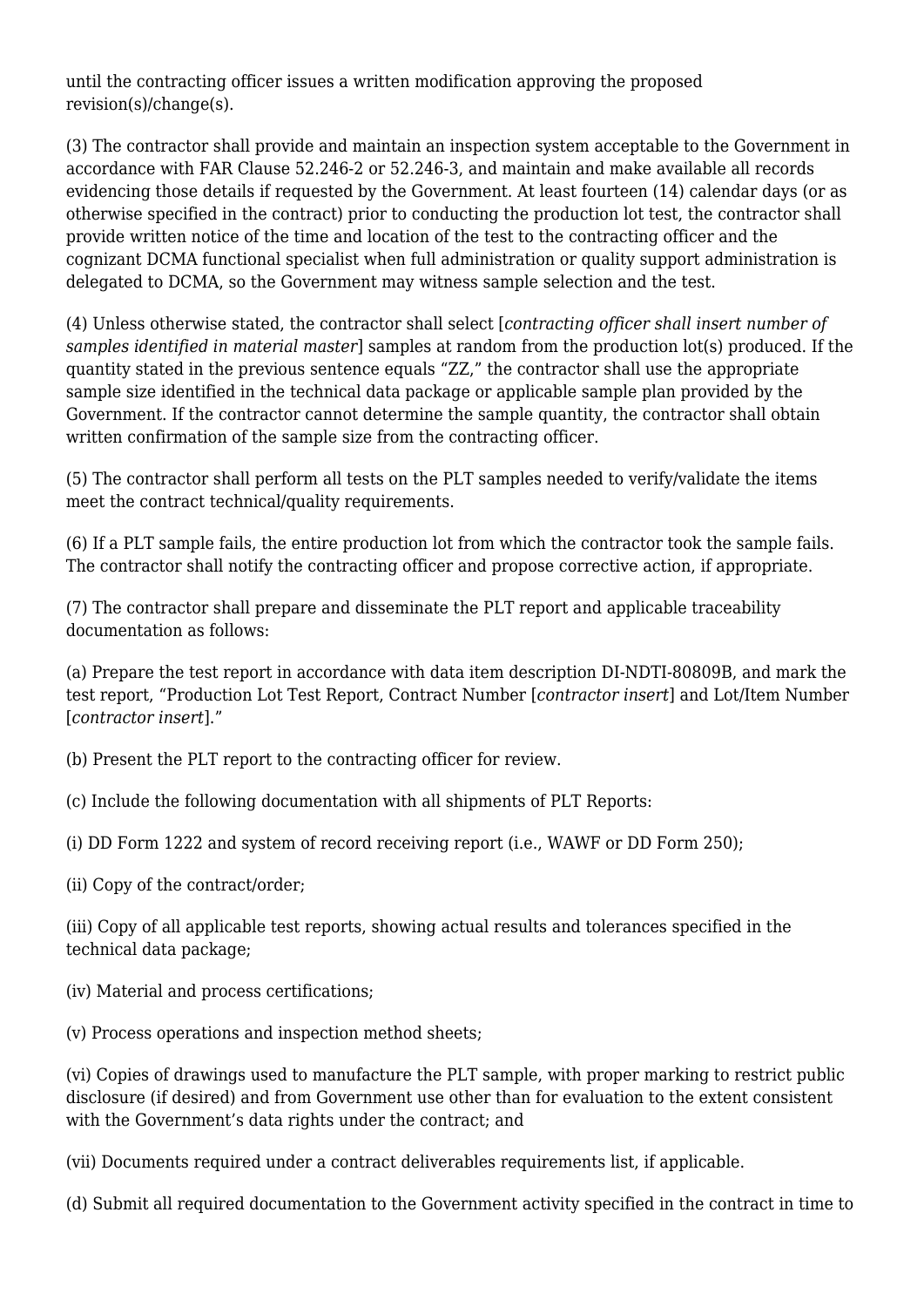allow for at least [*contracting officer shall insert number of days as shown in material master*] calendar days for review of the PLT report, and for the contracting officer to provide written notification of approval/disapproval to the contractor.

(e) For PLT, the Government will conduct inspection at source and acceptance at destination. The FOB point is destination.

(f) Delivery.

(i) Ship test report to [*contracting officer insert address of the Government activity to receive the report*].

(ii) Delivery Schedule Information:

(A) \_\_\_\_\_ Total Delivery Days for FAT (If Applicable)

(B) \_\_\_\_\_ Days: Completion of Production Units (to include PLT samples), PLT, and Submission of PLT Report

(C) \_\_\_\_\_ Days: Government PLT Report Evaluation and Notification to Contractor

(D) \_\_\_\_\_ Days: Delivery of final production quantity to Government

(E)  $\qquad$  Total Delivery Days (Sum of paragraphs (ii)(A) through (D)) above.

\*\*\*\*\*

(e) PLT conducted by the Government. The contractor produces the production lot(s), and the Government conducts the test. The contractor shall price the PLT separately with a PLT CLIN to cover the cost of any approved samples that are consumed, destroyed, or otherwise rendered unusable during testing. Upon completion of testing, the Government will return any useable samples to the contractor for delivery with the production quantity of the same lot. The contracting officer shall insert the negotiated price for the PLT CLIN at time of award.

\*\*\*\*\*

E04 Production Lot Testing – Government (MAY 2020)

(1) The purpose of production lot testing (PLT) is to validate quality conformance of products. The Government conducts PLT on the production lot(s) after first article approval, when a first article is required. The contractor shall price the PLT CLIN to cover the cost of any approved samples that are consumed, destroyed, or otherwise rendered unusable during testing. The unit of issue for the PLT CLIN, EACH, is equal to one Production Lot Test (1EA=1PLT).

(2) For purposes of facilitating PLT, the engineering support activity and/or testing facility has authority to communicate and conduct clarifications directly with contractors. If this results in necessary changes to contract requirements, the contractor shall contact the post award contracting officer or contract administrator (see the "Issued By" blocks on the contract award or order) for written approval. The contractor shall not act on any revisions or other changes until the contracting officer issues a written modification approving the proposed revision(s)/change(s).

(3) The contractor shall provide and maintain an inspection system acceptable to the Government in accordance with FAR Clause 52.246-2 or 52.246-3, and maintain and make available all records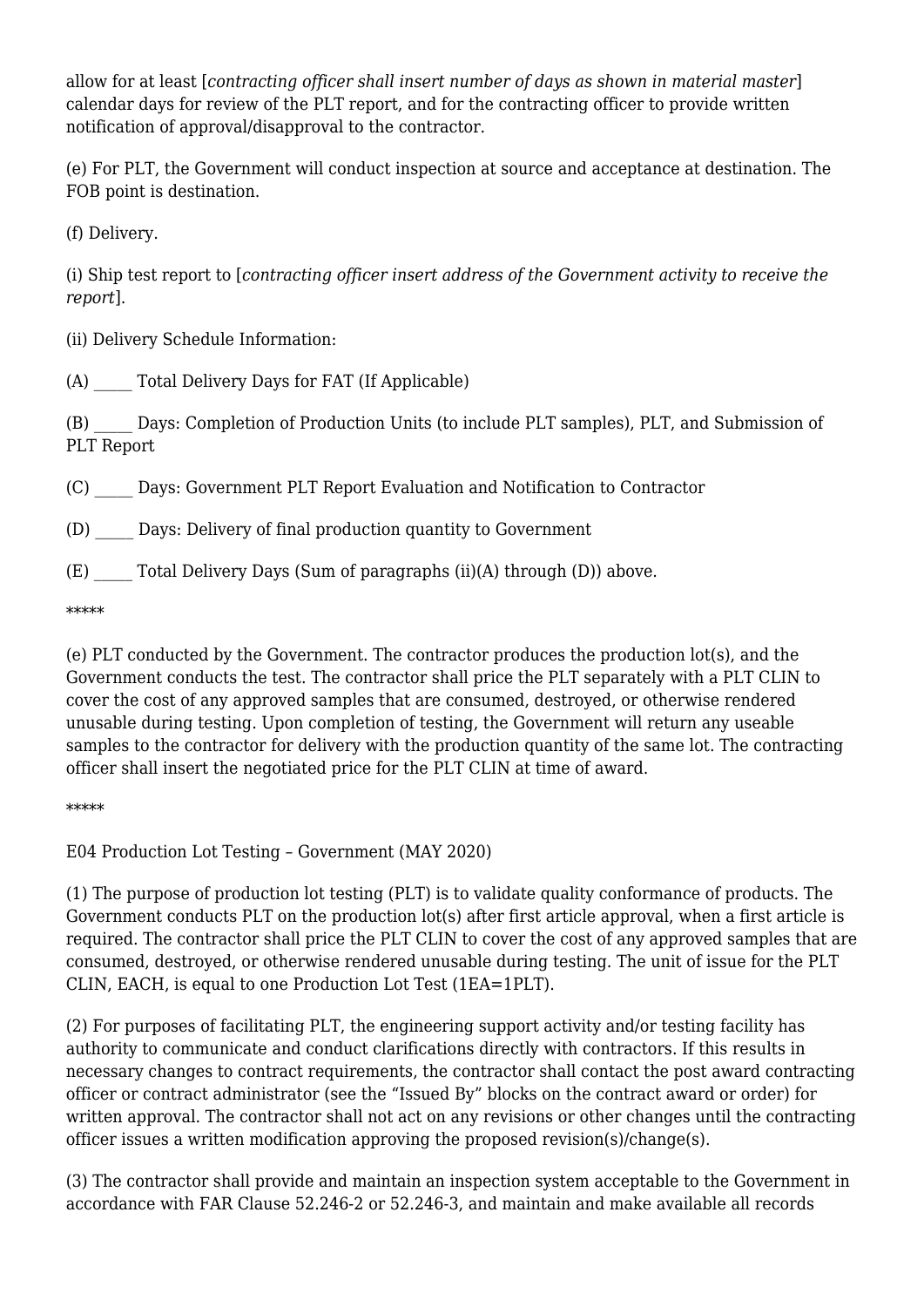evidencing those details if requested by the Government. At least fourteen (14) calendar days (or as otherwise specified in the contract) prior to the date when the contractor will present the production lot for selection of PLT samples, the contractor shall provide written notice to the contracting officer (and the cognizant DCMA functional specialist when full administration or quality support administration is delegated to DCMA).

(4) Unless otherwise stated, the contractor shall select [*contracting officer shall insert the number of samples identified in the material master*] samples, at random from the production lot(s) produced. If the quantity stated in the previous sentence equals "ZZ," the contractor shall use the appropriate sample size identified in the technical data package or applicable sample plan provided by the Government. If the contractor cannot determine the sample quantity, the contractor shall obtain written confirmation of the sample size from the contracting officer.

(5) If a PLT sample fails, the entire production lot from which the contractor took the sample fails. The contractor shall propose corrective action, if appropriate.

(6) The Government will return PLT samples to the contractor, with a copy of the test report, at contractor expense.

(7) The contractor shall prepare and disseminate the samples as follows:

(a) Ship the selected PLT samples by traceable means. [Mark the shipment "Production Lot Samples – Do Not Post To Stock," Contract Number [*contractor insert*] and Lot/Item Number [*contractor insert*]". Place a copy of the system of record receiving report (i.e., WAWF or DD Form 250) on the exterior of the shipping container in accordance with DFARS Appendix F. Mark the exterior of the shipping container in accordance with MIL-STD-129 (latest revision), paragraph 5.11.

(b) Include the following interior documentation:

(i) DD Form 1222 and system of record receiving report (i.e., WAWF or DD Form 250);

(ii) Copy of contract/order;

(iii) Copy of test reports, showing actual results and tolerances specified in the technical data package;

(iv) Material and process certifications;

(v) Process operations and inspection method sheets;

(vi) Copies of drawings used to manufacture the PLT sample (proper marking to assert proprietary or other rights to restrict public disclosure is the contractor's responsibility);

(vii) Documents required under contract deliverables requirements list; and

(viii) A prepaid shipping label or document with the information required to return the PLT samples to the contractor at no cost to the Government.

(8) At the time of shipment, the contractor shall sign and provide copies of the DD Form 1222, system of record receiving report (i.e., WAWF or DD Form 250), transportation tracking information, and information for return of the PLT samples to the contracting officer. The Government testing time will be [*contracting officer insert number of days for test, as shown in the[material master*] calendar days for the test results to be provided to the contractor.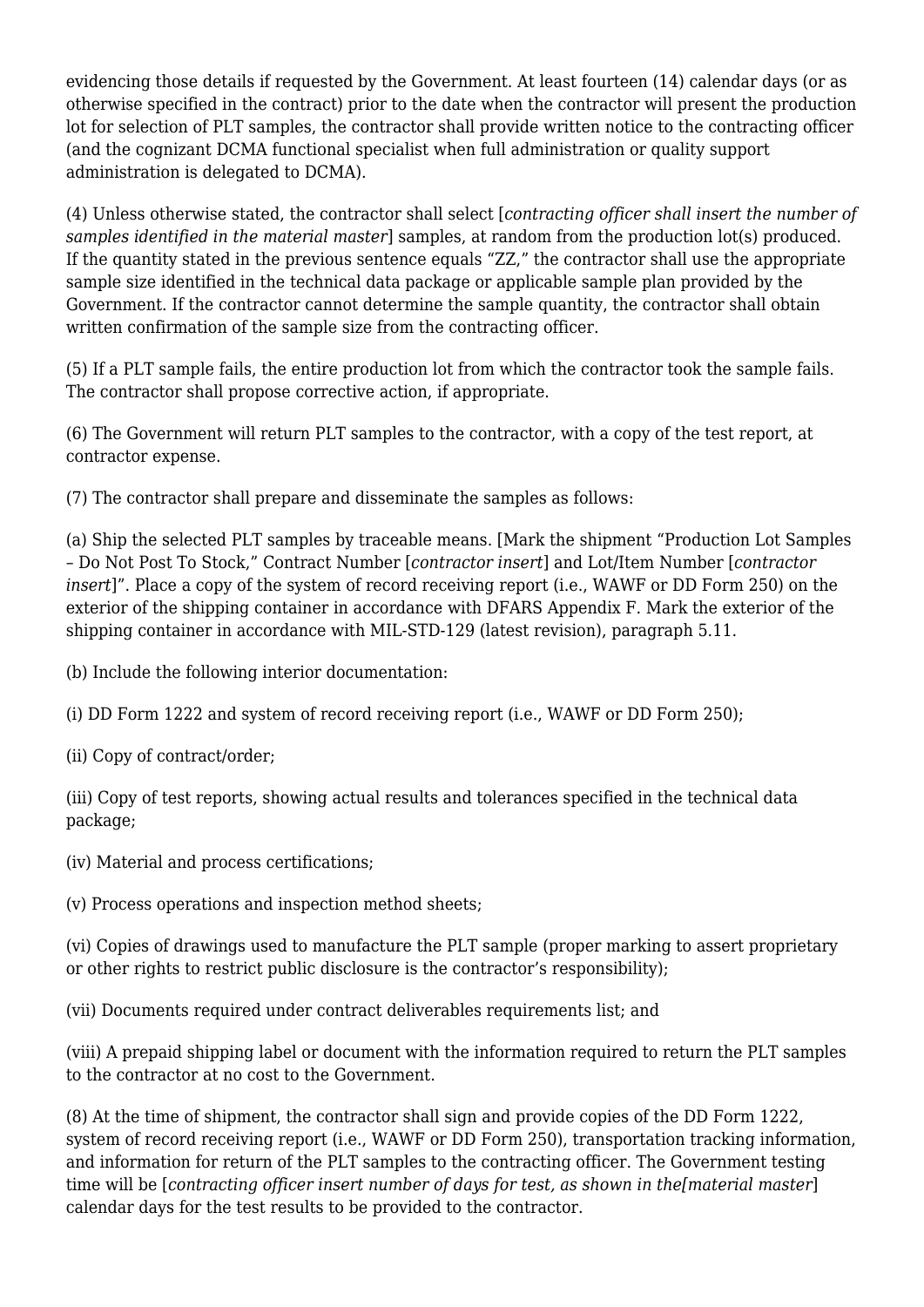(9) For PLT, the Government will conduct inspection at source and acceptance at destination. The FOB point is destination.

(10) Delivery.

(a) Ship samples to [*contracting officer insert address of the Government activity to receive the samples*].

- (b) Delivery Schedule Information:
- (i)\_\_\_ Total Delivery Days for FAT (If Applicable)

(ii)\_\_\_ Days: Completion of Production Units (to include PLT samples), and Submission of samples for Government Testing

(iii)\_\_\_ Days: Government PLT Report Evaluation and Notification to Contractor

(iv)\_\_\_ Days: Delivery of final production quantity to Government

(v) Total Delivery Days (Sum of paragraph (i) through  $(iv)$ )

\*\*\*\*\*

#### **46.292 Product verification testing.**

(a) The contracting officer or the product specialist can invoke product verification testing (PVT). The contracting officer may decide to invoke PVT, after coordination with the product specialist, at contract award or after contract award when any of the following conditions apply: high-risk item, offeror is on the DCRL, first time buy items, high-risk suppliers, high risk quotes. Upon making the determination to invoke PVT, the contracting officer shall contact the product specialist to take the appropriate technical actions. The product specialist may also decide to invoke PVT and will contact the contracting officer with the appropriate justification.

(b) The product specialist will provide the contracting officer and DCMA with a quality assurance letter of instruction (QALI) to include justification for invoking PVT. The contracting officer shall notify the contractor that the Government is invoking PVT and refer the contractor to DCMA for additional information.

(c) The contracting officer can invoke PVT pursuant to FAR 52.246-2, Inspection of Supplies-Fixed-Price. The contracting officer shall include procurement note E05 in all solicitations and awards.

(d) When the contracting officer invokes PVT that is not separately priced, the contracting officer shall provide packaging instructions, method of shipping, and payment instruction/information for shipping.

\*\*\*\*\*

E05 Product Verification Testing (MAY 2020)

(1) Product verification testing (PVT) under this procurement note will only apply when the contracting officer specifically invokes it in writing. The contracting officer may invoke PVT at or after contract award. If the contracting officer invokes PVT at contract award, the contract will explicitly state this testing requirement. If the contracting officer invokes PVT after contract award, the contracting officer shall notify the contractor and the cognizant DCMA ACO. The Government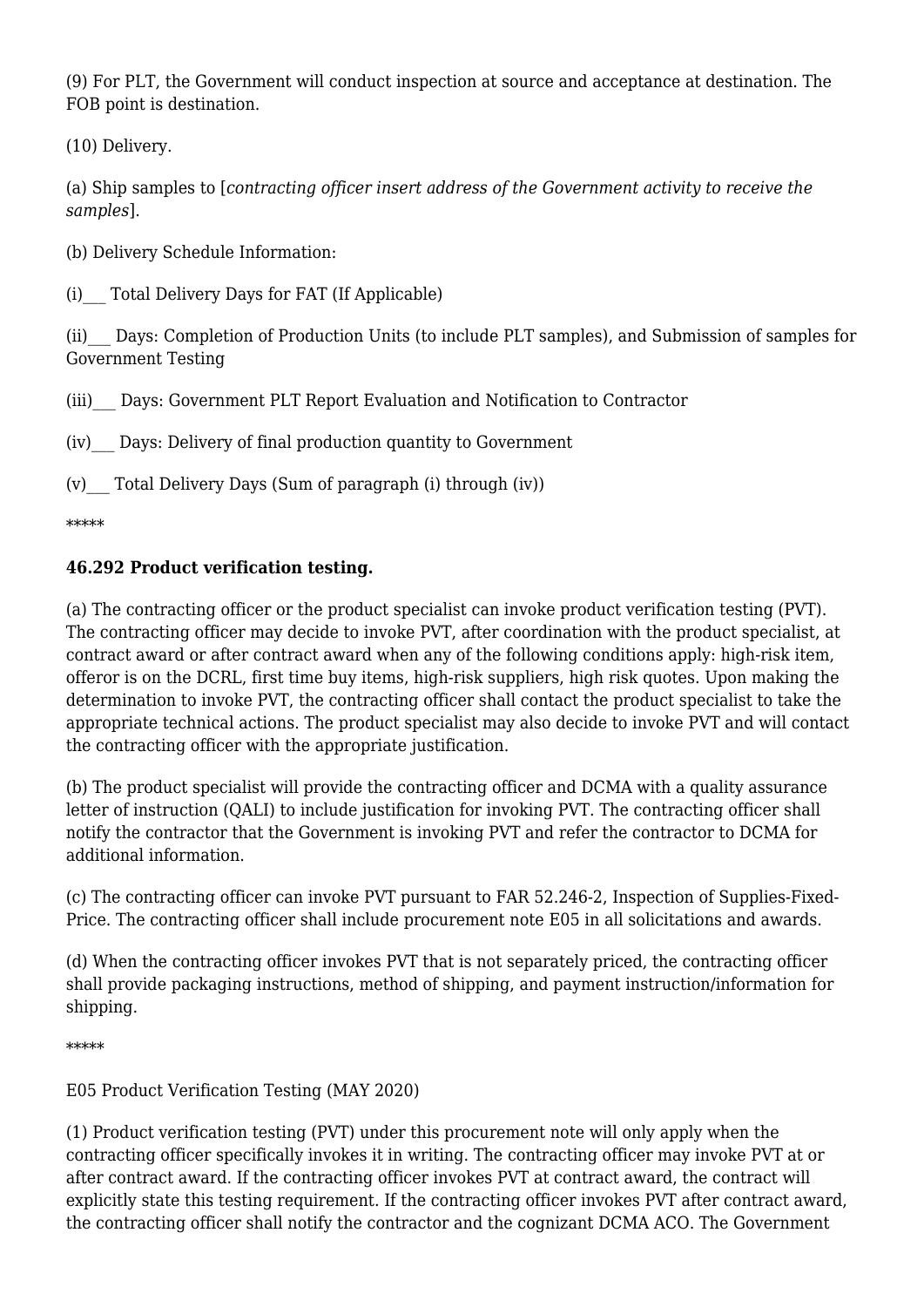will perform PVT testing at a Government-designated testing laboratory.

(2) The contractor shall not ship or deliver any material until it receives notification of the acceptable PVT results, unless the contracting officer directs it to do so in writing The Government will provide the PVT results to the contractor within 20 business days after receipt at the Government testing facility, unless the Government specifies otherwise in writing.

(3) The contractor shall provide and maintain an inspection system acceptable to the Government in accordance with FAR Clause 52.246-2 or 52.246-3; and maintain and make available all records evidencing those details if requested by the Government. When the Government finds evidence of risk associated with the contractor's sampling process, the Government may witness and evaluate the contractors sampling process. The contractor shall randomly select samples from the production lot(s), unless the contracting officer specifies otherwise in writing. The contractor shall ship the selected PVT samples with a copy of the system of record receiving report (i.e., WAWF, DD Form 250, or commercial shipping document) and the contractor's signed DD Form 1222. The contractor shall prepare the shipping container(s) by marking the external packages in bold letters, "Product Verification Test Samples – Do Not Post to Stock," Contract Number [*contractor insert*] and Lot/Item Number [*contractor insert*]" adjacent to the MIL-STD-129 (latest revision) identification markings. The contractor shall use a hard copy of the system of record receiving report as a packing list, in accordance with DFARS Appendix F. The contractor shall mark the exterior of the shipping container in accordance with MIL-STD- 129 (latest revision), paragraph 5.11. The contractor shall send samples by traceable means (e.g., certified or registered mail, United Parcel Service, Federal Express). The contractor shall include the following in the interior package:

- (a) Hard copies of the contract;
- (b) Material certifications/process operation sheets; and
- (c) Drawings used to manufacture the units and return shipping information.

(4) The Government will return samples that pass testing and are not destroyed during evaluation to the contractor at the Government's expense for the contractor to include as part of the total contract quantity to be delivered under the contract. The contractor and Government may agree to dispose of samples not destroyed when the cost of the item does not justify the shipping expense. If the Government does not return approved samples that pass testing to the contractor, the Government will consider those samples as part of the contract quantity for payment and delivery.

(5) If samples fail testing, the Government may reject the entire contract lot from which the contractor took the samples. The Government may, at its discretion, retain samples that fail

testing without obligation to the contractor.

#### \*\*\*\*\*

(b) PLT conducted by the Government. The contractor is responsible to produce the production lot(s), and the Government is responsible to conduct the test. The PLT shall be separately priced with a PLT CLIN to cover the cost of the approved samples that are consumed, destroyed, or otherwise rendered unusable during testing. The Government shall return any useable samples to the contractor upon completion of testing for delivery with the production quantity of the same lot. The contracting officer shall insert the negotiated price for the PLT CLIN at time of award.

Solicitations and awards shall include the procurement note E04 when PLT is required. For automated acquisitions, the fill-in information for the procurement note is completed in the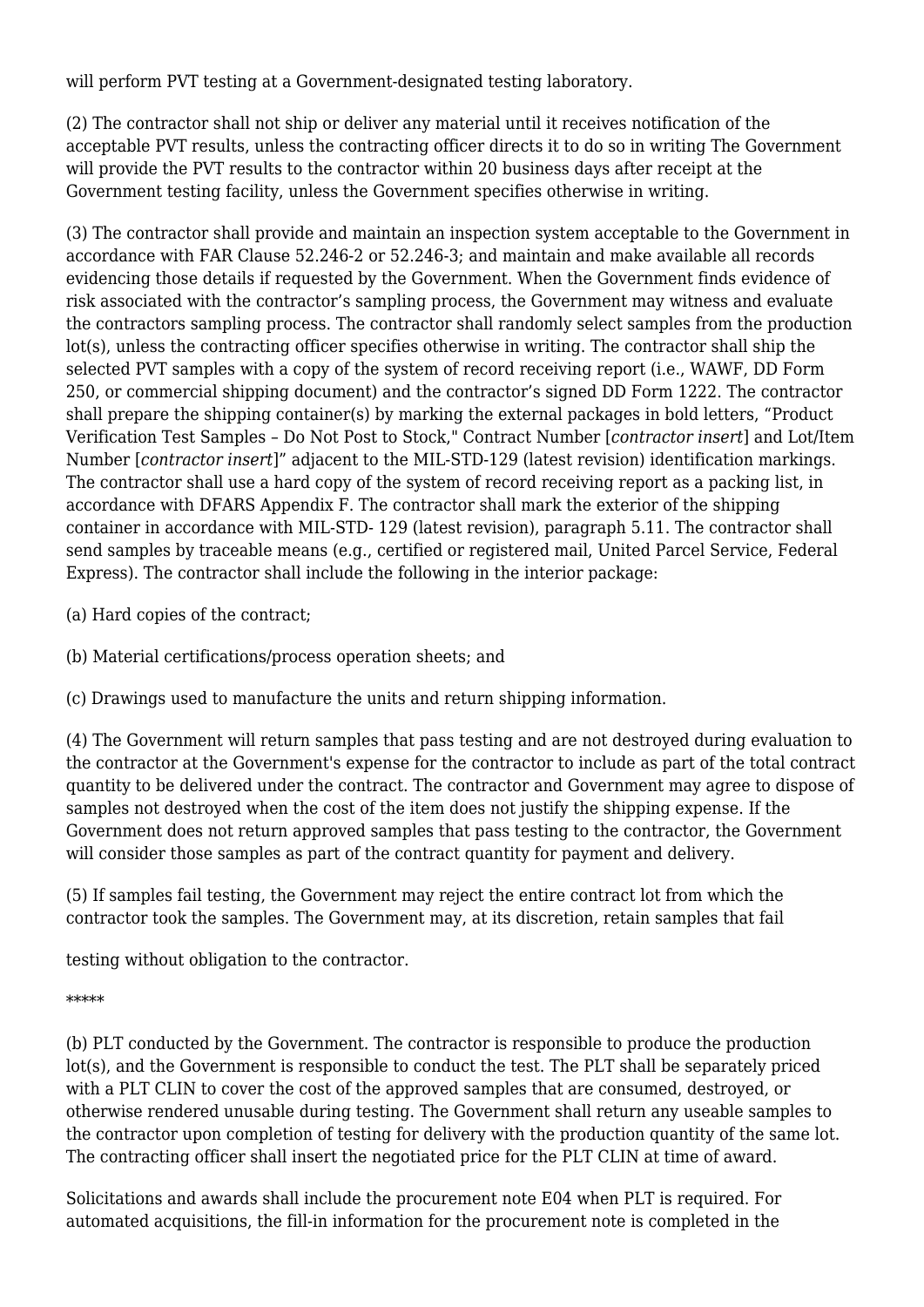solicitation. The contracting officer will obtain the fill-in information for manual acquisitions from the data field in the Product Master.

\*\*\*\*\*

E04 Production Lot Testing – Government (AUG 2017)

(1) The purpose of production lot testing (PLT) is to validate quality conformance of products. PLT is to be completed on the production lot(s) after first article approval, when a first article is required. The contractor shall price the PLT CLIN to cover the cost of the approved samples that are consumed, destroyed, or otherwise rendered unusable during testing.

(2) The contractor shall provide written notice to the contracting officer and the QAR at least fourteen (14) calendar days (or as otherwise specified in the contract) prior to the date when the contractor will present the production lot to the QAR for selection of PLT samples.

(3) The QAR will select [*contracting officer shall insert the number of samples identified in the Product Master*] samples, at random from the production lot(s) produced. If the quantity stated in the previous sentence equals "ZZ," the contractor should use the appropriate sample size identified within the Technical Data Package or applicable Sample Plan provided by the Government. The contractor will seek approval of the sample size with the QAR.

(4) The contractor shall ship the PLT samples to [*contracting officer shall insert name and location of testing facility as identified in Product Master*] by traceable means. Shipment shall be marked "Production lot samples – do not post to stock," contract and lot number. A copy of the DD250/iRAPT Receiving Report shall be placed on the exterior of the shipping container in accordance with MIL-STD-129. Include the following interior documentation: DD Form 1222 and DD250/iRAPT Receiving Report signed by the QAR; copy of contract/order; copies of test reports, showing actual results and tolerances specified in the technical data package; material and process certifications; process operations and inspection method sheets; copies of drawings used to manufacture the PLT sample (proper marking to assert proprietary or other rights to restrict public disclosure is the contractor's responsibility); documents required under contract deliverables requirements list; and a prepaid shipping label or document with the information required to return the PLT samples to the contractor at no cost to the Government.

(5) At time of shipment, copies of the signed DD Form 1222, DD250/iRAPT Receiving Report, transportation tracking information, and information for return of the PLT samples shall be provided to the contracting officer. The Government testing time will be [*contracting officer insert number of days for test, as shown in the Product Master*] calendar days for the test results to be provided to the contractor.

(6) If a PLT sample fails, the entire production lot quantity produced fails. The contractor shall propose corrective action, if appropriate.

(7) PLT samples will be returned to the contractor, with a copy of the test report, at contractor expense.

\*\*\*\*\*

### **46.292 Product verification testing.**

The contracting officer or the product specialist can invoke product verification testing (PVT). Contracting officers may decide to invoke PVT, after coordination with the product specialist, at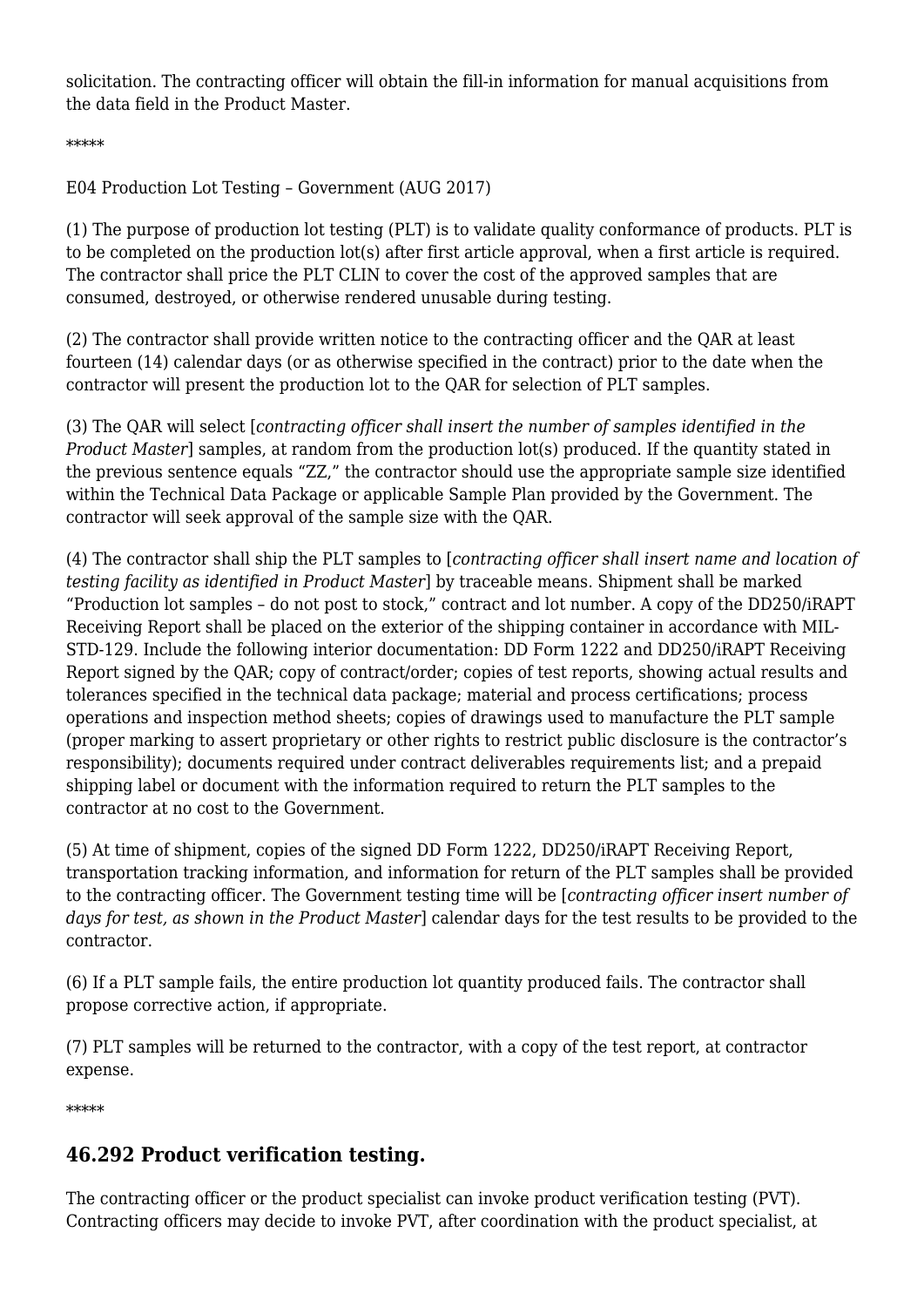contract award or after contract award when the following conditions apply: high-risk item, offeror is on the DCRL, first time buy item, high risk supplier, high risk quote. Upon making the determination to invoke PVT, contracting officers shall contact the product specialist to take the appropriate technical actions. The product specialist may also decide to invoke PVT and will contact the contracting officer with the appropriate justification.

The product specialist will issue a quality assurance letter of instruction (QALI) to DCMA when quality concerns relating to the item or the supplier are identified, with a copy of the QALI to the contracting officer for inclusion in Records Management. The QALI invokes the PVT requirement. DCMA will notify the contractor and initiate the testing process. When PVT is invoked, contracting officers use the authority under FAR 52.246-2, Inspection of Supplies-Fixed-Price. Contracting officers shall include procurement note E05 in all solicitations and awards.

\*\*\*\*\*

E05 Product Verification Testing (JUN 2018)

(1) Product verification testing (PVT) may be invoked at contract award or after contract award. If PVT is invoked at contract award, the contract will explicitly state this testing requirement and a QALI will be generated. If PVT is invoked after contract award, a QALI will be created and the DCMA quality assurance representative (QAR) will notify the contractor that testing will be performed. The PVT testing will be performed at a Government-designated testing laboratory.

(a) The contractor shall not ship or deliver any material unless directed to do so in writing by the contracting officer or until notified of acceptable PVT results.

(b) PVT results will be provided in 20 working days after receipt at the Government testing facility, unless otherwise specified in writing by the Government.

(2) The QAR will select a random sample from the contractor's production lot. Selected PVT samples are to be shipped by the contractor with a copy of the Department of Defense DD Form 250 and the completed DD Form 1222. The packaging will be marked "Product Verification Test Samples, Contract number details and health contract number and  $\sim$  ."

(3) Test results will indicate one of the following:

(a) Samples that pass testing and are not destroyed during evaluation will be returned to the contractor at the Government's expense and will be included as part of the total contract quantity. The contractor and Government may agree to dispose of samples not destroyed when the cost of the item does not justify the shipping expense. Samples that pass testing and are not returned to the contractor will be considered part of the contract quantity for payment and delivery. The contractor will deliver the remaining lot quantity minus sample units.

(b) If samples fail testing, such failure will result in rejection of the entire contract lot from which the samples were taken. At the Government's discretion, parts failing any test criteria may be retained and not be returned to the contractor.

\*\*\*\*\*

## **SUBPART 46.4 – GOVERNMENT CONTRACT QUALITY**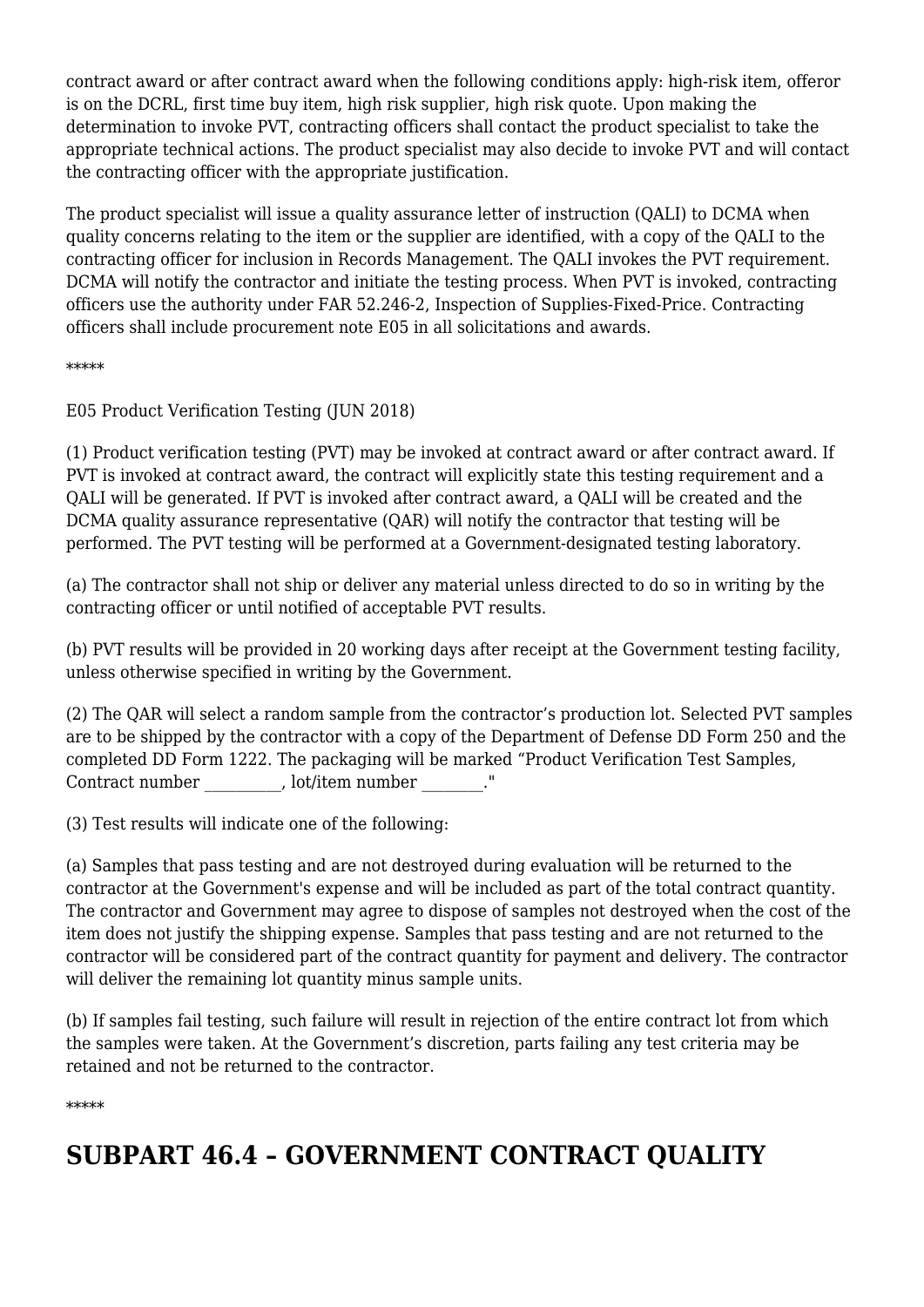## **ASSURANCE**

*(Revised September 27, 2021 through PROCLTR 2021-05)*

### **46.401 General.**

(a) Product specialists determine the place of inspection and acceptance (I/A) based on the criteria in FAR Part 46 and the criticality of the item. Contracting officers shall award contracts identifying source or destination I/A as stated in the Material Master and abide by 46.402 when determining source I/A. If the Material Master states destination I/A and the contracting officer deviates from that requirement and 46.402(S-90)(x) applies the contracting officer shall execute an MFR, approved at one level above the contracting officer, to provide the rationale for that decision prior to contract award.

#### **46.402 Government contract quality assurance at source.**

(S-90) Additional requirements that may preclude destination I/A are those associated with—

- (i) Critical safety items (CSIs);
- (ii) Complex assemblies;
- (iii) Items requiring first article testing (FAT);
- (iv) Hazardous material (HAZMAT);
- (v) Items acquired for foreign military sales (FMS);
- (vi) Higher level quality requirements;
- (vii) Arms, ammunition or explosives;
- (viii) Safety of Flight;
- (ix) Bulk fuel deliveries; or

(x) Suppliers with significant quality issues (e.g., Product Quality Deficiency Reports (PQDRs)). (Reference 42.202.) The product specialist will provide a quality assurance letter of instruction (QALI) to the DCMA contract administration office when a contractor has previous quality issues. If a contracting officer deviates from the Material Master due to quality issues, they shall notify the product specialist to issue a QALI.

(S-91) *Inspection and acceptance on contracts past the contract delivery date of contract line item (CLIN)*. The DLA Acquisition Director authorizes DCMA to continue performing surveillance and accepting materiel past the contract delivery date per CLIN for ALL contracts, including those with line items that are greater than 180 days past the delivery date, without requiring authorization from the PCO. DCMA is authorized to continue performing surveillance and accepting material past the delivery date unless otherwise notified by the PCO. The PCO shall generally engage and advise DCMA ACO of any contractual issues affecting timely performance, including identifying contracts under consideration for a termination for default/cause or termination for convenience. If the PCO issues a cure or show cause notice, the PCO shall forward a copy of the notice to DCMA ACO. Inspection and acceptance of late materiel does not relieve the contractor of its obligations under the contract.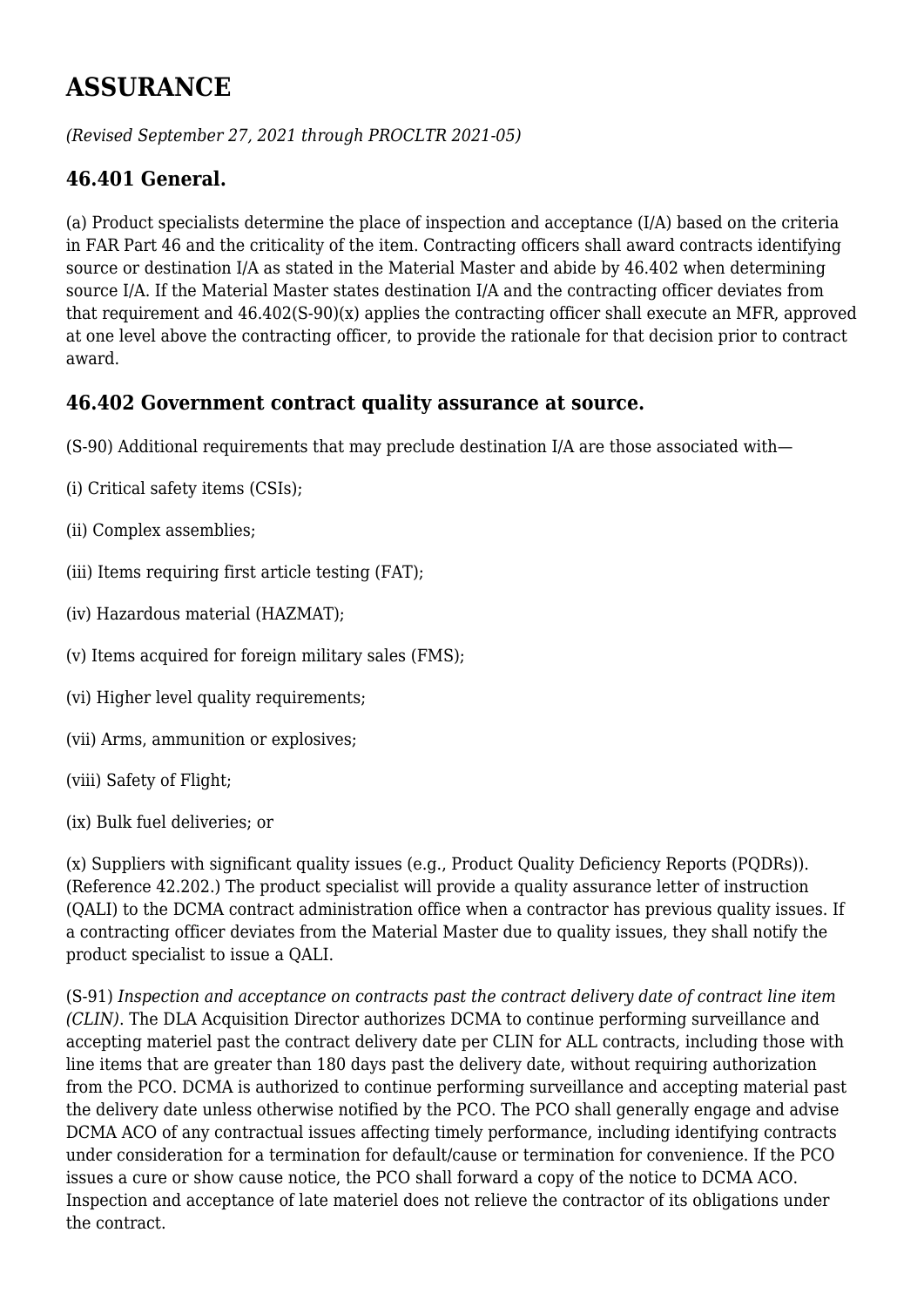(S-92) Contracting officers shall include procurement note E06 in solicitations and contracts that require source inspection and acceptance.

\*\*\*\*\*

E06 Inspection and Acceptance at Source (JUN 2018)

Inspection and acceptance are at source. The place of acceptance is the location where the Government conducts the last inspection before shipment, unless the contractor indicated a different physical location for acceptance below.

The contractor shall indicate the location where supplies will be inspected, if different from the production location:

Commercial and Government Entity (CAGE) code:

Address:

Applicable to contract line item numbers(s)  $(CLIN(s))$ :

The contractor shall indicate the location where packaging will be inspected, if different from the production location:

( ) Same as for supplies OR

| $\bigcap \Lambda \cap \Gamma$<br>--<br>UΑ<br>-uv-<br>ں س |  |
|----------------------------------------------------------|--|
|                                                          |  |

Address: \_\_\_\_\_\_\_\_\_\_\_\_\_\_\_\_\_\_\_\_\_\_\_\_\_\_\_\_\_\_\_\_\_\_\_\_\_\_\_\_\_\_\_\_\_\_\_\_\_\_\_\_\_\_\_\_\_\_\_\_\_\_\_\_\_\_\_\_\_

Applicable to  $CLIN(s)$ :

The contractor shall indicate the location where supplies will be accepted, if different from the inspection location:

Commercial and Government Entity (CAGE) code:

Address:

Applicable to contract line item numbers(s)  $(CLIN(s))$ :

\*\*\*\*\*

(S-93) Contracting officers shall solicit in accordance with the material master. Contracting officers shall include procurement note E07 in solicitations that require destination inspection.

\*\*\*\*\*

E07 Evaluation Factor for Origin Inspection (JAN 2018)

This solicitation contemplates an award based on destination inspection. If an offeror proposes inspection and acceptance at origin, the Government will add an evaluation factor of \$2,500 to the offeror's quoted/offered price for each origin inspection required. If phased deliveries are required or offered, the Government will consider each phase of delivery to result in one inspection for evaluation purposes.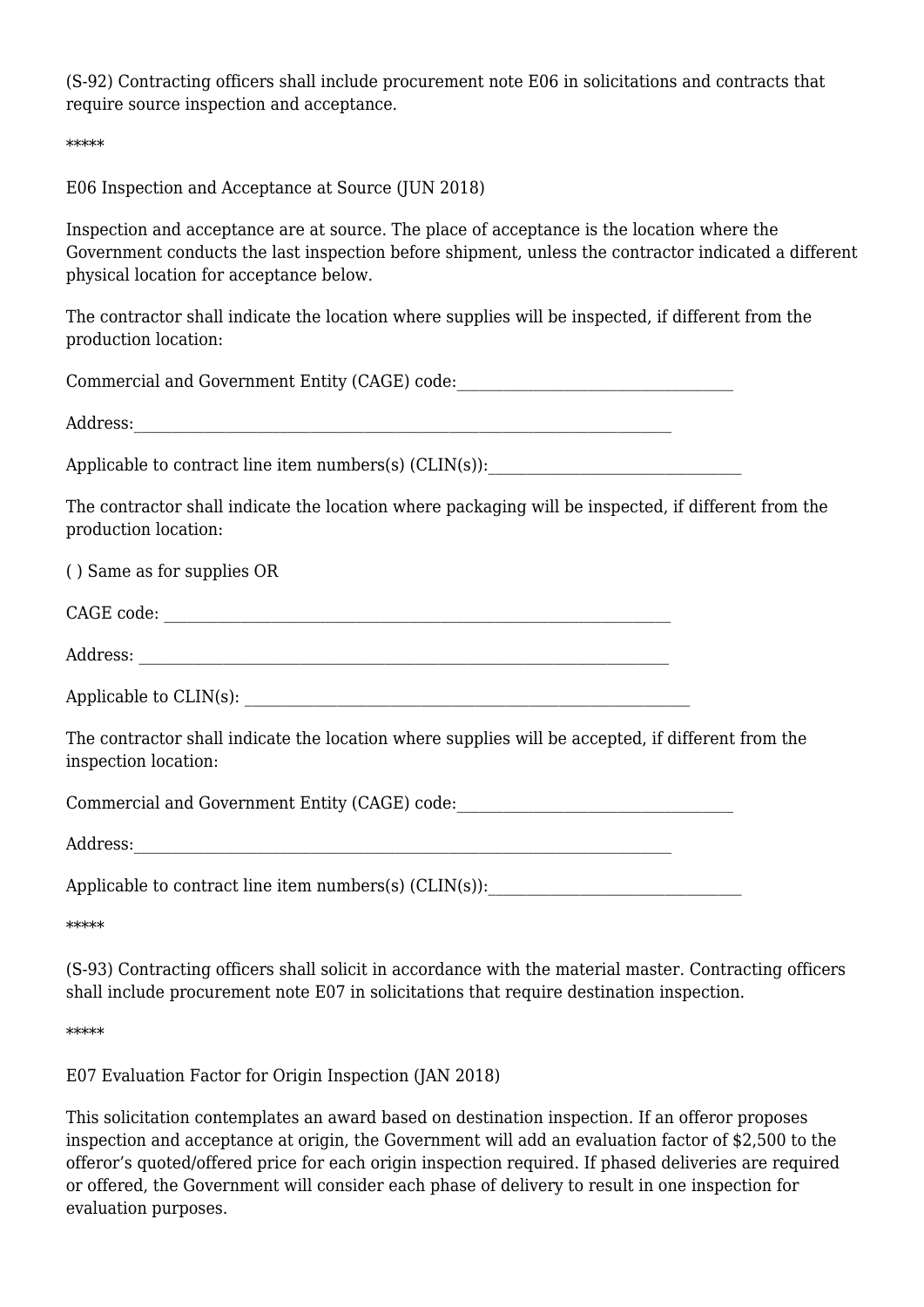### **46.407 Nonconforming supplies or services.**

(b)(S-90) DLA Distribution Centers shall correct nonconforming packaging or marking for receipts of DLA-owned materiel if the estimated costs of correction are \$1,000 or less. For more information, see [DLAI 4145.4, Stock Readiness \(https://issue-p.dla.mil/Published\\_Issuances/Stock Readiness.pdf\)](https://issue-p.dla.mil/Published_Issuances/Stock%20Readiness.pdf) and [TQ-2019-023, Packaging Threshold for DLA Owned Materiel – Waiver](https://dlamil.dps.mil/sites/Acquisition/Shared%20Documents/Forms/AllItems.aspx?FolderCTID=0x01200080FADA3E9BBF764593CF2E25DC6FA477&id=/sites/Acquisition/Shared%20Documents/J-71/PROCLTR%20Archive/Policy%20Memos%20and%20Reports%20-%20varied/J3%20Memorandum%20TQ-2019-023,%20Packaging%20Threshold%20for%20DLA%20Owned%20Materiel%20-%20Waiver%2010-29-19.pdf&parent=/sites/Acquisition/Shared%20Documents/J-71/PROCLTR%20Archive/Policy%20Memos%20and%20Reports%20-%20varied)

#### [\(https://dlamil.dps.mil/sites/Acquisition/Shared](https://dlamil.dps.mil/sites/Acquisition/Shared%20Documents/Forms/AllItems.aspx?FolderCTID=0x01200080FADA3E9BBF764593CF2E25DC6FA477&id=/sites/Acquisition/Shared%20Documents/J-71/PROCLTR%20Archive/Policy%20Memos%20and%20Reports%20-%20varied/J3%20Memorandum%20TQ-2019-023,%20Packaging%20Threshold%20for%20DLA%20Owned%20Materiel%20-%20Waiver%2010-29-19.pdf&parent=/sites/Acquisition/Shared%20Documents/J-71/PROCLTR%20Archive/Policy%20Memos%20and%20Reports%20-%20varied)

[Documents/Forms/AllItems.aspx?FolderCTID=0x01200080FADA3E9BBF764593CF2E25DC6FA477&](https://dlamil.dps.mil/sites/Acquisition/Shared%20Documents/Forms/AllItems.aspx?FolderCTID=0x01200080FADA3E9BBF764593CF2E25DC6FA477&id=/sites/Acquisition/Shared%20Documents/J-71/PROCLTR%20Archive/Policy%20Memos%20and%20Reports%20-%20varied/J3%20Memorandum%20TQ-2019-023,%20Packaging%20Threshold%20for%20DLA%20Owned%20Materiel%20-%20Waiver%2010-29-19.pdf&parent=/sites/Acquisition/Shared%20Documents/J-71/PROCLTR%20Archive/Policy%20Memos%20and%20Reports%20-%20varied) [id=/sites/Acquisition/Shared Documents/J-71/PROCLTR Archive/Policy Memos and Reports](https://dlamil.dps.mil/sites/Acquisition/Shared%20Documents/Forms/AllItems.aspx?FolderCTID=0x01200080FADA3E9BBF764593CF2E25DC6FA477&id=/sites/Acquisition/Shared%20Documents/J-71/PROCLTR%20Archive/Policy%20Memos%20and%20Reports%20-%20varied/J3%20Memorandum%20TQ-2019-023,%20Packaging%20Threshold%20for%20DLA%20Owned%20Materiel%20-%20Waiver%2010-29-19.pdf&parent=/sites/Acquisition/Shared%20Documents/J-71/PROCLTR%20Archive/Policy%20Memos%20and%20Reports%20-%20varied)  [varied/J3 Memorandum TQ-2019-023, Packaging Threshold for DLA Owned Materiel - Waiver](https://dlamil.dps.mil/sites/Acquisition/Shared%20Documents/Forms/AllItems.aspx?FolderCTID=0x01200080FADA3E9BBF764593CF2E25DC6FA477&id=/sites/Acquisition/Shared%20Documents/J-71/PROCLTR%20Archive/Policy%20Memos%20and%20Reports%20-%20varied/J3%20Memorandum%20TQ-2019-023,%20Packaging%20Threshold%20for%20DLA%20Owned%20Materiel%20-%20Waiver%2010-29-19.pdf&parent=/sites/Acquisition/Shared%20Documents/J-71/PROCLTR%20Archive/Policy%20Memos%20and%20Reports%20-%20varied) [10-29-19.pdf&parent=/sites/Acquisition/Shared Documents/J-71/PROCLTR Archive/Policy Memos](https://dlamil.dps.mil/sites/Acquisition/Shared%20Documents/Forms/AllItems.aspx?FolderCTID=0x01200080FADA3E9BBF764593CF2E25DC6FA477&id=/sites/Acquisition/Shared%20Documents/J-71/PROCLTR%20Archive/Policy%20Memos%20and%20Reports%20-%20varied/J3%20Memorandum%20TQ-2019-023,%20Packaging%20Threshold%20for%20DLA%20Owned%20Materiel%20-%20Waiver%2010-29-19.pdf&parent=/sites/Acquisition/Shared%20Documents/J-71/PROCLTR%20Archive/Policy%20Memos%20and%20Reports%20-%20varied) [and Reports - varied\)](https://dlamil.dps.mil/sites/Acquisition/Shared%20Documents/Forms/AllItems.aspx?FolderCTID=0x01200080FADA3E9BBF764593CF2E25DC6FA477&id=/sites/Acquisition/Shared%20Documents/J-71/PROCLTR%20Archive/Policy%20Memos%20and%20Reports%20-%20varied/J3%20Memorandum%20TQ-2019-023,%20Packaging%20Threshold%20for%20DLA%20Owned%20Materiel%20-%20Waiver%2010-29-19.pdf&parent=/sites/Acquisition/Shared%20Documents/J-71/PROCLTR%20Archive/Policy%20Memos%20and%20Reports%20-%20varied). The waiver does not apply to any materiel owned by the military services, for which the threshold remains \$300. The DLA Distribution Center shall perform the corrections and send an informational SDR to the product specialist/packaging specialist, who will provide disposition instructions to the contracting officer. The contracting officer shall advise the contractor of the discrepancy and that the Government has corrected the packaging or marking. The contracting officer shall make a determination concerning appropriate reimbursement by the contractor for the Government's costs to correct the deficiencies. Upon determining that reimbursement is required, the contracting officer shall send a notice to the contractor.

(S-91) If the estimated costs of correction for receipts of DLA-owned materiel are more than \$1,000, the DLA Distribution Center shall send an informational SDR to the product specialist/packaging specialist, who will provide disposition instructions to the contracting officer. The contracting officer shall advise the contractor of the discrepancy and have the materiel returned to the contractor for correction/resubmittal; or, if there are urgent requirements, have the Government remediate the discrepancy at the contractor's expense. If the Government remediates the discrepancy, the contracting officer shall make a determination concerning appropriate reimbursement by the contractor for the Government's costs to correct the deficiencies.

(S-92) Contracting officers shall include procurement note C14 in solicitations and awards.

\*\*\*\*\*

C14 Correction of Nonconforming Packaging or Marking (MAY 2020)

(1) The Government may correct nonconforming packaging or marking for receipts of DLA-owned materiel if the estimated costs of correction are \$1,000 or less. The contracting officer will advise the contractor of the discrepancy and that the Government has corrected the packaging or marking. The contracting officer will make a determination concerning appropriate reimbursement by the contractor for the Government's costs to correct the deficiencies. Upon determining that reimbursement is required, the contracting officer will send a notice to the contractor. Upon receipt of notice from the contracting officer, the contractor shall reimburse the Government for the costs incurred by the Government to correct the deficiencies.

(2) If the estimated costs of correction for receipts of DLA-owned materiel are more than \$1,000, the contracting officer will advise the contractor of the discrepancy and have the materiel returned to the contractor for correction/resubmittal; or, if there are urgent requirements, have the Government remediate the discrepancy at the contractor's expense. If the Government remediates the discrepancy, the contracting officer will make a determination concerning appropriate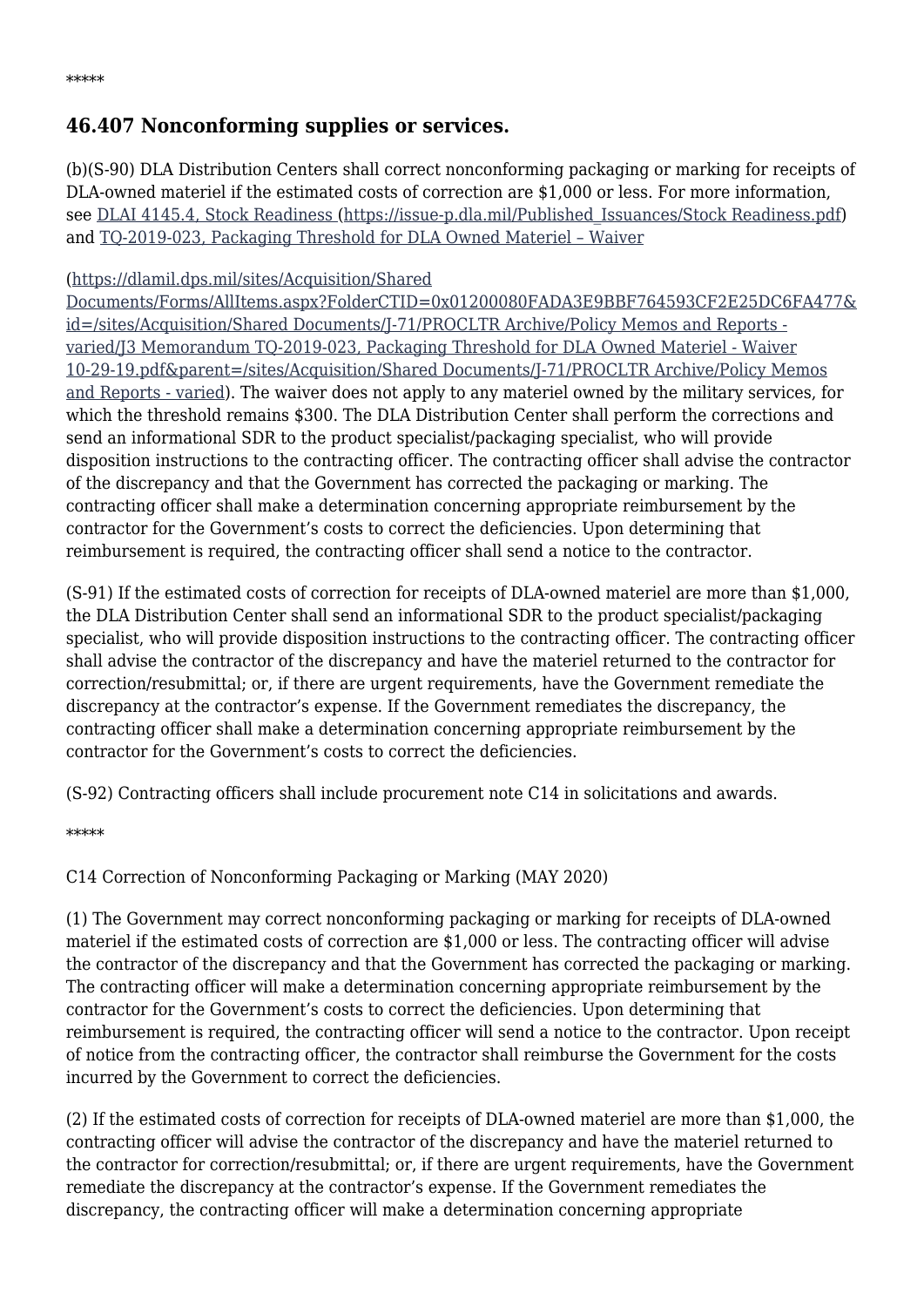reimbursement by the contractor for the Government's costs to correct the deficiencies. Upon determining that reimbursement is required, the contracting officer will send a notice to the contractor. Upon receipt of notice from the contracting officer, the contractor shall reimburse the Government for the costs incurred by the Government to correct the deficiencies.

#### \*\*\*\*\*

If the Government corrects packaging or labeling discrepancies due to contractor noncompliance, the contracting officer shall request reimbursement of the associated corrective action costs. If a PQDR is due to contractor noncompliance, the contracting officer shall request repair, replacement, or a refund for the defective part, as determined most beneficial to the Government. If a contractor has repeated packaging or labeling discrepancies, contracting officers shall make appropriate determinations regarding whether the contractor should be considered for listing on the DCRL (see 9.100). The DLA Acquisition Operations Division will conduct a monthly data call on restitution status. On a quarterly basis, the DLA Acquisition Operations Division will give a compliance briefing to the Senior Procurement Executive.

(c) The contractor shall remedy supplies considered to be hazardous, as defined in FED-STD-313, that were damaged in transit or nonconforming to the preservation, packaging, packing, and marking. The product specialist/packaging specialist shall contact the contracting officer to have the contractor correct the damage or nonconforming packaging and, if appropriate, recoup the costs associated with the discrepancy, to include removal of hazardous material spills or leakage.

### **46.490 Oversight of DoD supply chain integrity.**

Quality Notifications (QNs) for product quality deficiency reports (PQDRs), supply discrepancy reports (SDRs), Government Industry Data Exchange Program (GIDEP) documents, or testing requirements will be processed to the contracting officer in workflow. The QN coordinator may require the contracting officer to suspend the open procurement action(s) pending investigation and/or will require return of the material to the contractor.

QNs relating to suspect material shall be retained in the QN coordinator workflow for processing. If contracting officer support is required, a task will be submitted to them.

Any concern of suspect material entering the supply chain shall be referred to the Counterfeit Material/Unauthorized Product Substitution (CM/UPS) team.

## **SUBPART 46.7 – WARRANTIES**

*(Revised March 10, 2022 through PROCLTR 2022-XX)*

### **46.703 Criteria for use of warranties.**

The *[Department of Defense \(DoD\) Warranty Guide](https://www.dau.edu/cop/pm/_layouts/15/WopiFrame.aspx?sourcedoc=/cop/pm/DAU%20Sponsored%20Documents/Warranty_Guide_Version_2.0.pdf&action=default&DefaultItemOpen=1)* (*[https://www.dau.edu/cop/pm/\\_layouts/15/WopiFrame.aspx?sourcedoc=/cop/pm/DAU Sponsored](https://www.dau.edu/cop/pm/_layouts/15/WopiFrame.aspx?sourcedoc=/cop/pm/DAU%20Sponsored%20Documents/Warranty_Guide_Version_2.0.pdf&action=default&DefaultItemOpen=1) [Documents/Warranty\\_Guide\\_Version\\_2.0.pdf&action=default&DefaultItemOpen=1](https://www.dau.edu/cop/pm/_layouts/15/WopiFrame.aspx?sourcedoc=/cop/pm/DAU%20Sponsored%20Documents/Warranty_Guide_Version_2.0.pdf&action=default&DefaultItemOpen=1)*) provides guidance on warranty development and implementation.

#### **46.704 Authority for use of warranties.**

Contracting officers shall not include the clauses at FAR 52.246-17, 52.246-18, or 52.246-19 in manual solicitations and awards unless one or more of the conditions for use in DFARS 246.704 are